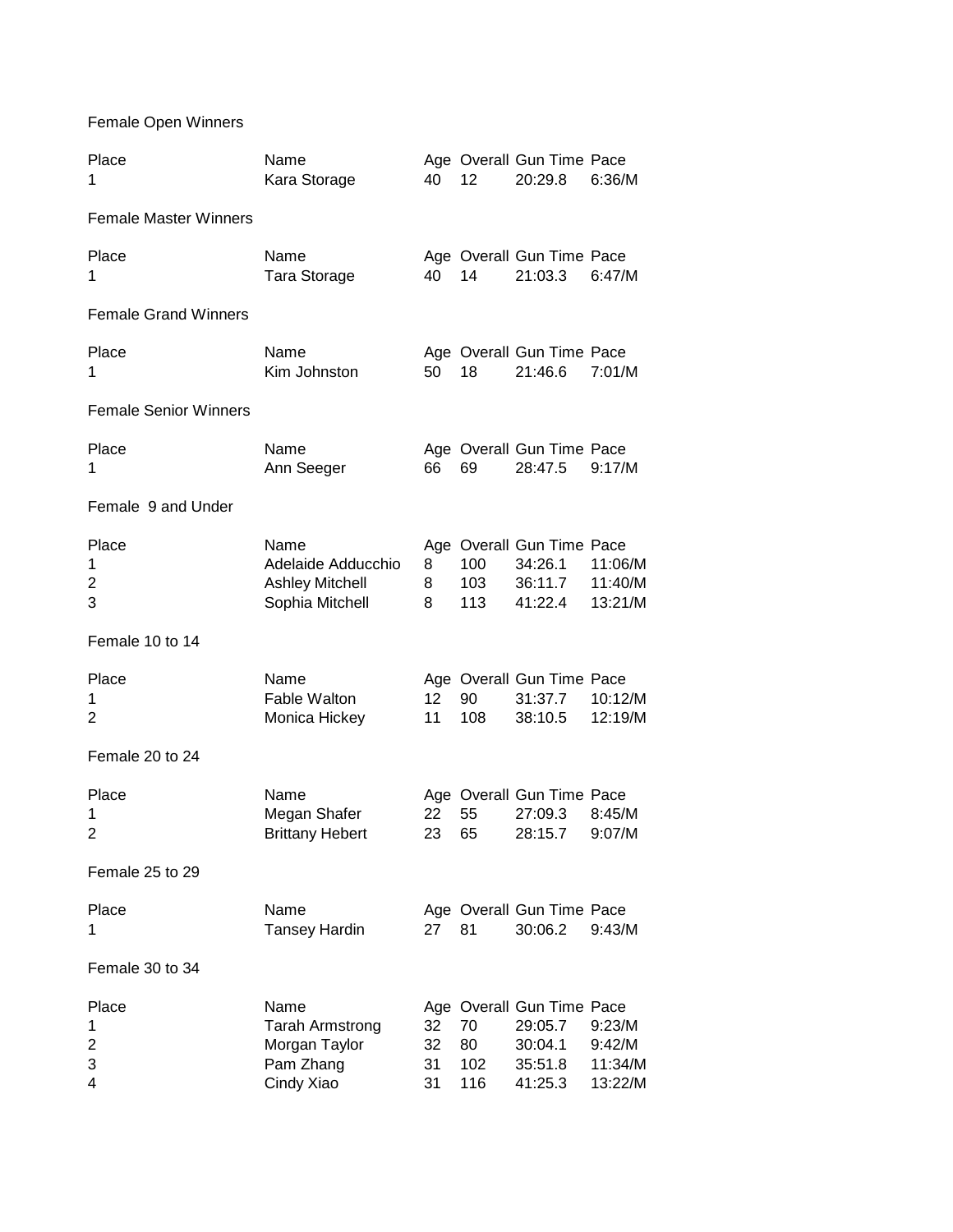## Female 35 to 39

| Place | Name                 |       |     | Age Overall Gun Time Pace |        |
|-------|----------------------|-------|-----|---------------------------|--------|
| -1    | Callie Bohachek      | 35 24 |     | 22:52.9                   | 7:23/M |
| 2     | Destinee Javier      | 36 43 |     | 25:00.7                   | 8:04/M |
| 3     | <b>Heather Wells</b> | 38 72 |     | 29:20.3                   | 9:28/M |
| 4     | Sara Adducchio       | 39.   | 101 | 34:27.1 11:07/M           |        |

Female 40 to 44

| Place                | Name              |    |     | Age Overall Gun Time Pace |         |
|----------------------|-------------------|----|-----|---------------------------|---------|
| $\blacktriangleleft$ | Jennifer Yoak     | 41 | 26  | 23:36.4                   | 7:37/M  |
| 2                    | Emma Su           | 41 | -31 | 23:52.7                   | 7:42/M  |
| 3                    | Cari Masek        | 43 | 40  | 24:54.3                   | 8:02/M  |
| $\overline{4}$       | Rebekah Taylor    | 42 | -41 | 24:57.8                   | 8:03/M  |
| 5                    | Melonnie Furgason | 42 | 42  | 24:58.8                   | 8:03/M  |
| 6                    | Karen Castilan    | 42 | 44  | 25:07.2                   | 8:06/M  |
| $\overline{7}$       | Kristenne Kayler  | 43 | 107 | 38:08.7                   | 12:18/M |

Female 45 to 49

| Place          | Name                    |     |      | Age Overall Gun Time Pace |         |
|----------------|-------------------------|-----|------|---------------------------|---------|
| $\mathbf{1}$   | <b>Crystal Barton</b>   | 46. | - 38 | 24:40.3                   | 7:57/M  |
| 2              | Jenny Wagner            | 48  | 49   | 25:32.5                   | 8:14/M  |
| 3              | Susan Hickey            | 46. | -62  | 27:52.7                   | 8:59/M  |
| $\overline{4}$ | <b>Jennifer Summers</b> | 48  | 83   | 30:38.3                   | 9:53/M  |
| 5              | Teresa Marling          | 48  | 104  | 36:14.1                   | 11:41/M |
| 6              | Elizabeth Stanze        | 48  | 115  | 41:24.3                   | 13:21/M |

Female 50 to 54

| Place          | Name                  |       |     | Age Overall Gun Time Pace |         |
|----------------|-----------------------|-------|-----|---------------------------|---------|
|                | Diane Quintero        | 52 27 |     | 23:39.4                   | 7:38/M  |
| 2              | <b>Brenda Smith</b>   | 50 71 |     | 29:19.6                   | 9:27/M  |
| 3              | Yan Li                | 54.   | -98 | 33:26.1                   | 10:47/M |
| $\overline{4}$ | <b>Barbara Gainey</b> | 50    | 110 | 40:05.4                   | 12:56/M |

Female 55 to 59

| Place | Name         |       | Age Overall Gun Time Pace |  |
|-------|--------------|-------|---------------------------|--|
|       | Ronda Bennet | 57 77 | 29:59.3 9:40/M            |  |

Female 60 to 64

| Place | Name                 |       |     | Age Overall Gun Time Pace |         |
|-------|----------------------|-------|-----|---------------------------|---------|
| -1    | <b>Isabel Snyder</b> | 62 75 |     | 29:38.6                   | 9:34/M  |
| 2     | Charyl Kenny         | 61.   | -87 | 31:09.2                   | 10:03/M |
| 3     | Tammy Jean           | 63 —  | 105 | 36:40.5                   | 11:50/M |
|       |                      |       |     |                           |         |

Female 65 to 69

| Place | Name | Age Overall Gun Time Pace |
|-------|------|---------------------------|
|-------|------|---------------------------|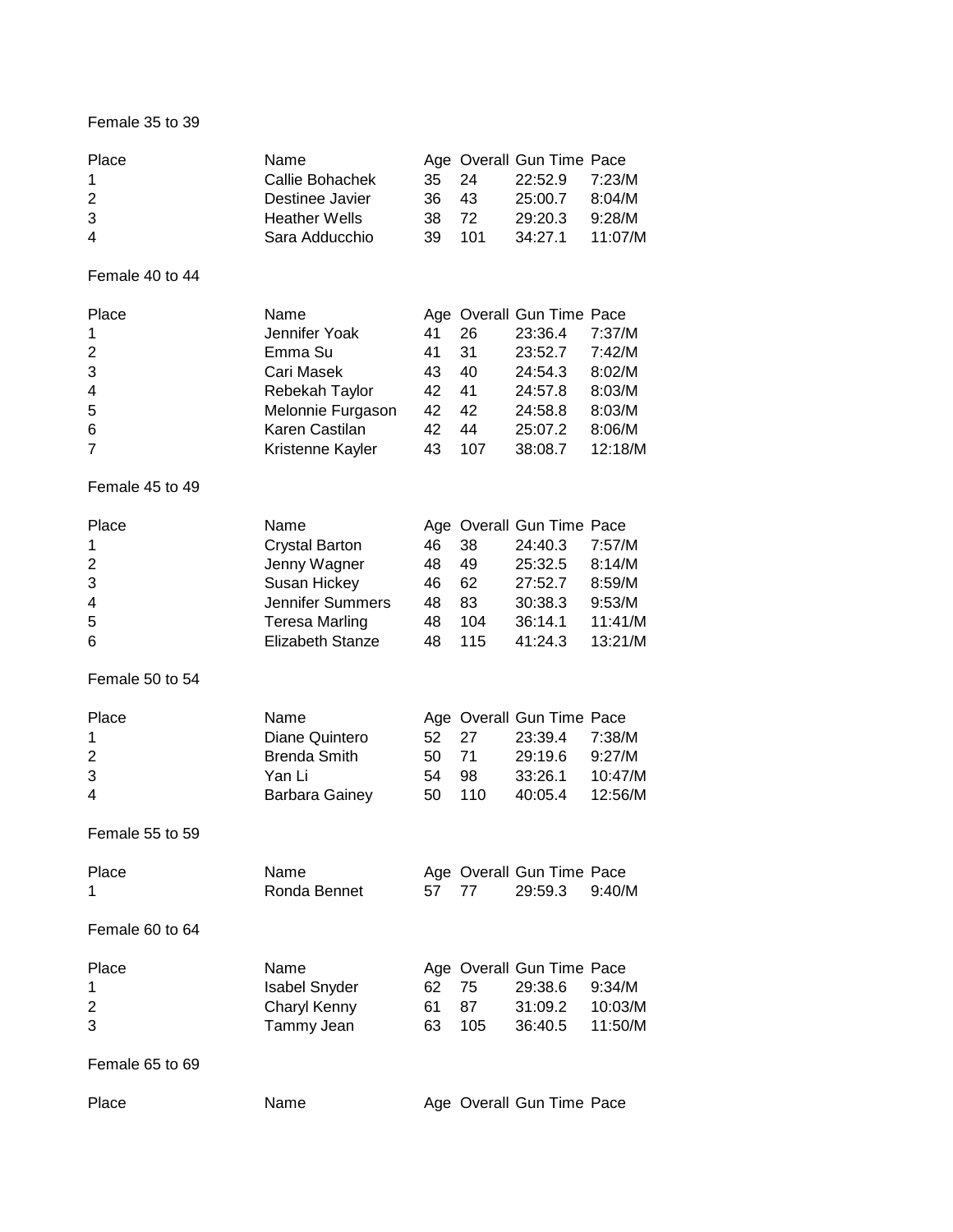| 1<br>2<br>3<br>4           | Rebecca Keller<br>Sandra Hill<br>Donna Townsend<br>Lona Bowman                         | 69<br>66<br>68<br>69        | 99<br>109<br>117<br>121 | 33:39.6<br>39:02.7<br>42:07.3<br>51:36.8                              | 10:51/M<br>12:35/M<br>13:35/M<br>16:39/M |
|----------------------------|----------------------------------------------------------------------------------------|-----------------------------|-------------------------|-----------------------------------------------------------------------|------------------------------------------|
| Male Open Winners          |                                                                                        |                             |                         |                                                                       |                                          |
| Place<br>1                 | Name<br>Alex Chappars                                                                  | 32                          | 1                       | Age Overall Gun Time Pace<br>16:50.0                                  | 5:26/M                                   |
| <b>Male Master Winners</b> |                                                                                        |                             |                         |                                                                       |                                          |
| Place<br>1                 | Name<br>Jason Newport                                                                  | 51                          | 4                       | Age Overall Gun Time Pace<br>19:09.3                                  | 6:11/M                                   |
| <b>Male Grand Winners</b>  |                                                                                        |                             |                         |                                                                       |                                          |
| Place<br>1                 | Name<br><b>Tom Helfistine</b>                                                          | 56                          | $\overline{7}$          | Age Overall Gun Time Pace<br>19:51.6                                  | 6:24/M                                   |
| <b>Male Senior Winners</b> |                                                                                        |                             |                         |                                                                       |                                          |
| Place<br>1                 | Name<br><b>Tim McDaniel</b>                                                            | 60                          | 23                      | Age Overall Gun Time Pace<br>22:36.7                                  | 7:17/M                                   |
| Male 9 and Under           |                                                                                        |                             |                         |                                                                       |                                          |
| Place<br>1<br>2<br>3<br>4  | Name<br><b>Ryder Stevens</b><br>Duke Walton<br><b>Ethan Hickey</b><br>Max Qumsiyeh     | 9<br>9<br>9<br>4            | 32<br>89<br>94<br>119   | Age Overall Gun Time Pace<br>24:00.2<br>31:37.2<br>32:23.1<br>51:30.8 | 7:45/M<br>10:12/M<br>10:27/M<br>16:37/M  |
| Male 10 to 14              |                                                                                        |                             |                         |                                                                       |                                          |
| Place<br>1<br>2<br>3       | Name<br><b>Jack Walton</b><br><b>Thomas Stafford</b><br>Philip Welherer                | 13<br>12 <sub>2</sub><br>14 | 35<br>37<br>46          | Age Overall Gun Time Pace<br>24:33.0<br>24:39.3<br>25:25.0            | 7:55/M<br>7:57/M<br>8:12/M               |
| Male 20 to 24              |                                                                                        |                             |                         |                                                                       |                                          |
| Place<br>1                 | Name<br><b>Andrew Nelson</b>                                                           | 23                          | 64                      | Age Overall Gun Time Pace<br>28:07.1                                  | 9:04/M                                   |
| Male 25 to 29              |                                                                                        |                             |                         |                                                                       |                                          |
| Place<br>1<br>2<br>3<br>4  | Name<br>Sean Magee<br><b>Justin Becker</b><br><b>Quintin Elking</b><br>Kevin LeCaptain | 28<br>28<br>25<br>28        | 2<br>3<br>6<br>16       | Age Overall Gun Time Pace<br>17:00.9<br>17:16.1<br>19:45.5<br>21:31.5 | 5:29/M<br>5:34/M<br>6:22/M<br>6:56/M     |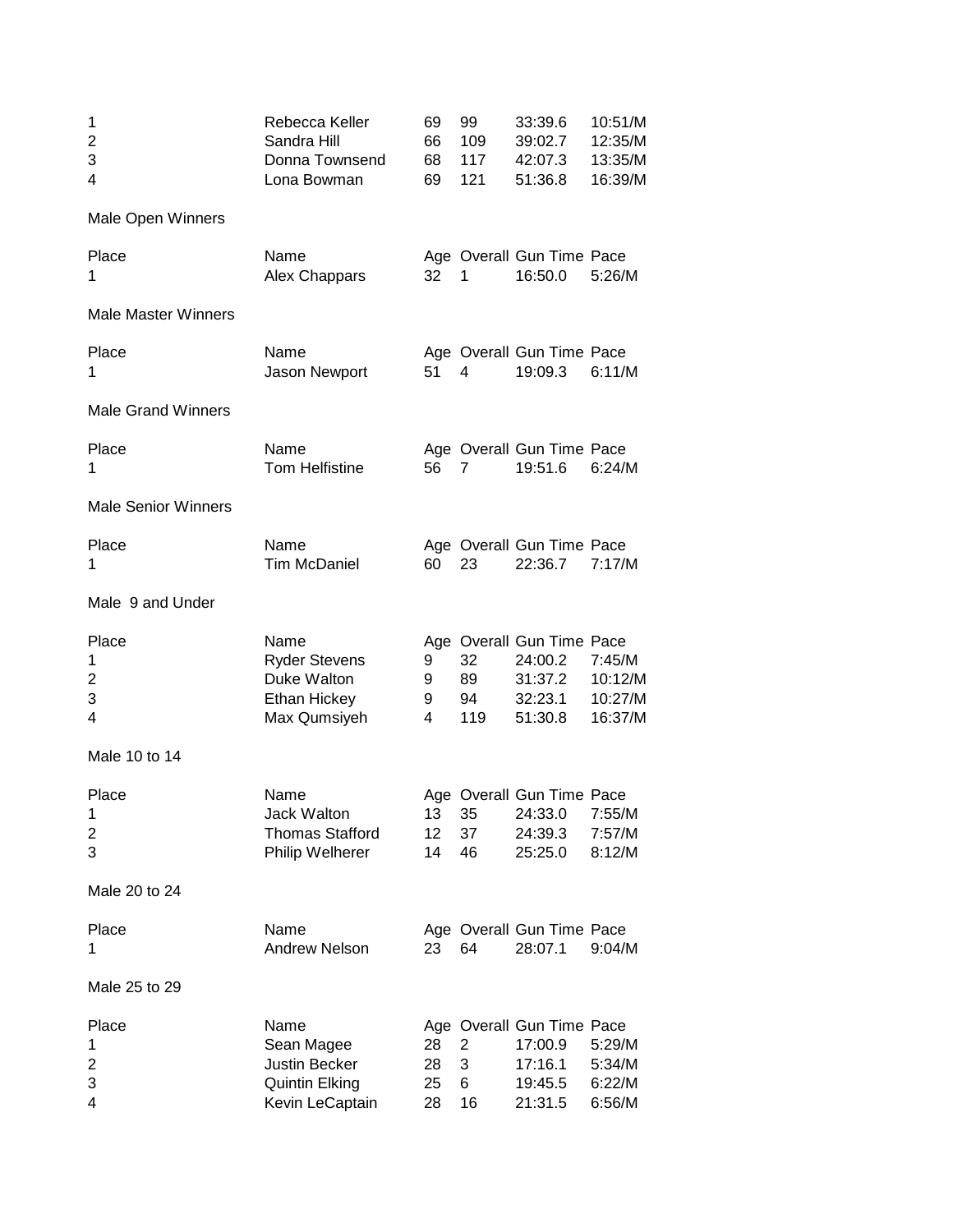## Male 30 to 34

| Place                   | Name                                       |    |     | Age Overall Gun Time Pace |         |
|-------------------------|--------------------------------------------|----|-----|---------------------------|---------|
| 1                       | <b>Kelsey Snively</b>                      | 31 | 8   | 19:56.2                   | 6:26/M  |
| $\overline{\mathbf{c}}$ | Alan Conner                                | 34 | 56  | 27:12.5                   | 8:46/M  |
| 3                       | <b>Hunter Santor</b>                       | 33 | 66  | 28:15.9                   | 9:07/M  |
| 4                       | Alan Gordon                                | 32 | 78  | 30:01.3                   | 9:41/M  |
| Male 35 to 39           |                                            |    |     |                           |         |
| Place                   | Name                                       |    |     | Age Overall Gun Time Pace |         |
| 1                       | Daniel Goodwin                             | 36 | 19  | 21:47.1                   | 7:02/M  |
| $\overline{\mathbf{c}}$ | <b>Andrew Meese</b>                        | 39 | 36  | 24:38.1                   | 7:57/M  |
| 3                       | <b>Eddie Weaver</b>                        | 38 | 76  | 29:48.7                   | 9:37/M  |
| 4                       | Daniel Koranek                             | 35 | 85  | 31:03.0                   | 10:01/M |
| 5                       | Joseph Hendrix                             | 38 | 91  | 31:39.2                   | 10:13/M |
| 6                       | Seth Walton                                | 36 | 95  | 32:31.6                   | 10:29/M |
| 7                       | Peter Qumsiyeh                             | 37 | 120 | 51:31.0                   | 16:37/M |
| Male 40 to 44           |                                            |    |     |                           |         |
| Place                   | Name                                       |    |     | Age Overall Gun Time Pace |         |
| 1                       | <b>Todd Yoak</b>                           | 44 | 5   | 19:44.3                   | 6:22/M  |
| $\overline{c}$          | Patrick Kennedy                            | 41 | 9   | 19:58.2                   | 6:26/M  |
| 3                       | Johnny Richardson                          | 44 | 39  | 24:51.9                   | 8:01/M  |
| 4                       | <b>Patrick Cloud</b>                       | 41 | 47  | 25:28.1                   | 8:13/M  |
| 5                       | <b>Bradley Wells</b>                       | 40 | 48  | 25:30.3                   | 8:14/M  |
| 6                       | Alan Oquendo                               | 40 | 59  | 27:32.8                   | 8:53/M  |
| Male 45 to 49           |                                            |    |     |                           |         |
| Place                   | Name                                       |    |     | Age Overall Gun Time Pace |         |
| 1                       | Fred Schmiedebusch                         | 46 | 15  | 21:16.8                   | 6:52/M  |
| $\overline{\mathbf{c}}$ | Kevin Thieke                               | 47 | 21  | 22:16.1                   | 7:11/M  |
| 3                       | <b>Marshall Stafford</b>                   | 47 | 45  | 25:23.3                   | 8:11/M  |
| 4                       | <b>Steve Suerdick</b>                      | 47 | 54  | 27:02.4                   | 8:43/M  |
| Male 50 to 54           |                                            |    |     |                           |         |
| Place                   | Name                                       |    |     | Age Overall Gun Time Pace |         |
| 1                       | Hernan Garcia                              | 51 | 10  | 20:04.6                   | 6:28/M  |
| 2                       | Jerry Oaks Jr                              | 52 | 13  | 20:52.9                   | 6:44/M  |
| 3                       | David Sferrella                            | 53 | 20  | 21:52.9                   | 7:03/M  |
| 4                       | <b>Randall Shaffer</b>                     | 53 | 30  | 23:50.9                   | 7:41/M  |
| 5                       | Karl Gangloff                              | 52 | 50  | 25:40.4                   | 8:17/M  |
|                         | <b>Jeff Dietz</b>                          | 50 | 57  | 27:19.1                   | 8:49/M  |
| 6                       | Joe Mitchell                               |    |     |                           |         |
| 7                       | Dirk Webb                                  | 53 | 74  | 29:35.7                   | 9:33/M  |
| 8                       |                                            | 53 | 86  | 31:07.4                   | 10:02/M |
| 9                       | <b>Daniel Ratliff</b><br><b>Tom Dafler</b> | 50 | 93  | 32:11.8                   | 10:23/M |
| 10                      |                                            | 54 | 111 | 40:05.5                   | 12:56/M |